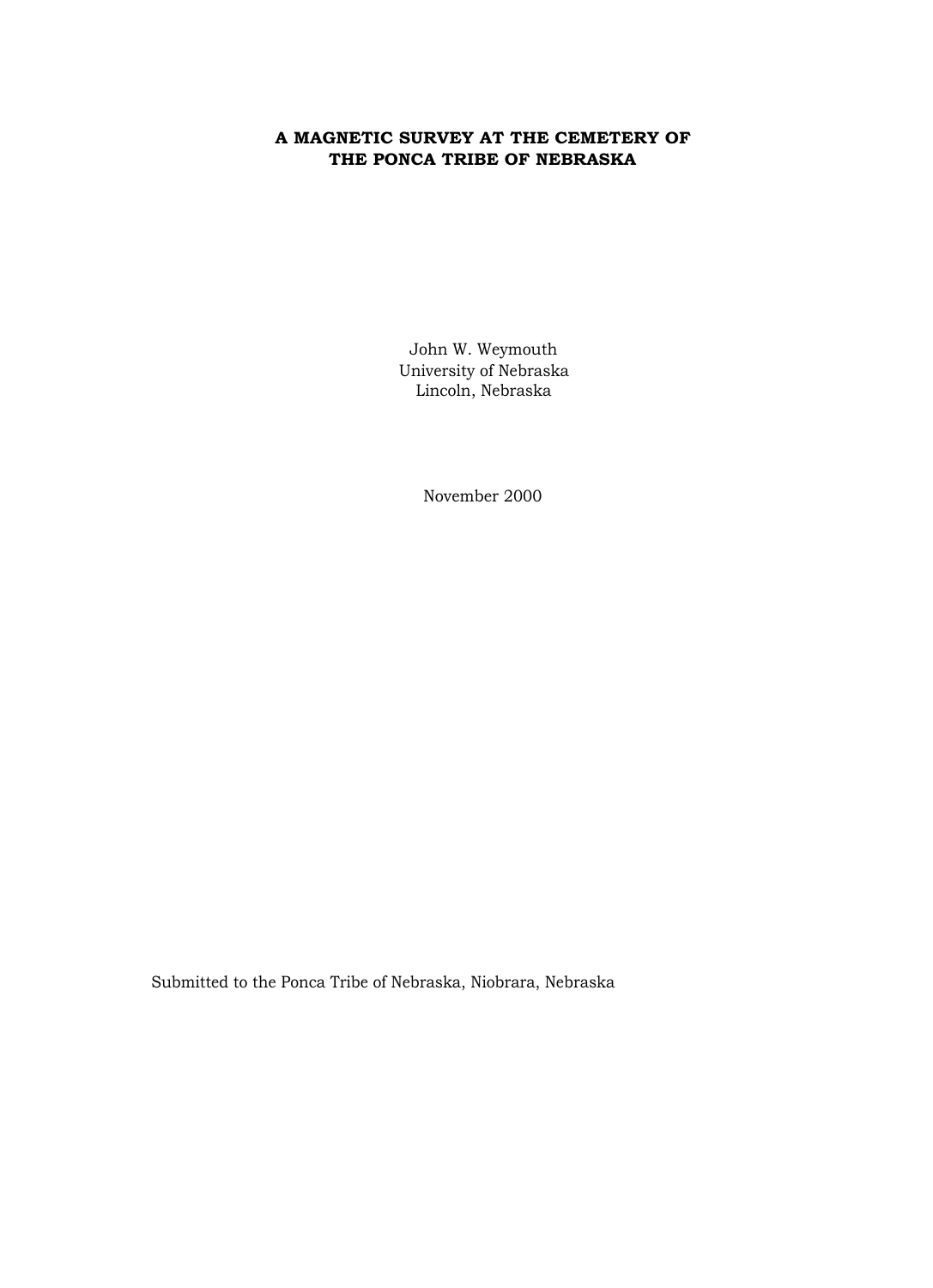#### **INTRODUCTION**

The cemetery of the Ponca Tribe of Nebraska is near Niobrara, Nebraska. The Tribe plans to erect a gate structure at the entrance to the cemetery. In so doing they wished to avoid impinging on any unmarked graves in the gate area. I was asked to see if it was possible to detect an*y* such graves using geophysical methods commonly employed in archaeological investigations. This is a report of the attempt to answer that question.

#### LOCATION AND ENVIRONMENT OF THE SURVEY

The Ponca Tribe cemetery is located five miles northwest of the town of Niobrara, Nebraska. It is roughly 200 meters square in area, lies in rolling hills and is surrounded by a barbed wire fence. To the east and north of the cemetery is a field containing a buffalo heard owned by the Ponca Tribe. Figure 1 shows the cemetery entrance with the Niobrara River in the background.

We divided the area of interest into squares or blocks 20 meters on edge. Blocks A and B covered the gate construction area. Blocks C and D covered areas of marked graves. We chose these latter areas in order to have survey signals or anomalies characteristic of graves to use as controls against which to compare possible signals of unmarked graves. Figure 2 is a layout of the survey blocks with certain standing markers indicated: a telephone pole, the south end of the east fence and the flagpole. A transit was used to sight in the markers. The three positions used by the transit are marked in Figure 2. The details of the sightings are listed in the Appendix.

Figure 3 is a picture of the survey crew in the middle of Block B. The south end of Block A was against the south fence. The east edges of Blocks A and B was next to the east fence.

Control Block C was contiguous with Blocks A and B and included a group of trees and some marked, as well as unmarked, graves. The area covered by Block C is in the upper right corner of Figure 3. Figure 4 is a view of the survey crew in Block C. Control Block D lies 80 meters up the hill from Block C in the next group of trees and also contains some marked and unmarked graves.

#### FIELD METHODS

Working with a crew of three generously supplied by the Midwest Archeological Center, National Park Service, Lincoln, Nebraska, we had planned to utilize two geophysical methods, magnetic survey and ground resistance survey. Unfortunately the resistance equipment failed in the field so we were restricted to magnetic survey. In this method the total magnetic field of the earth is measured about 30 cm above the surface on a grid of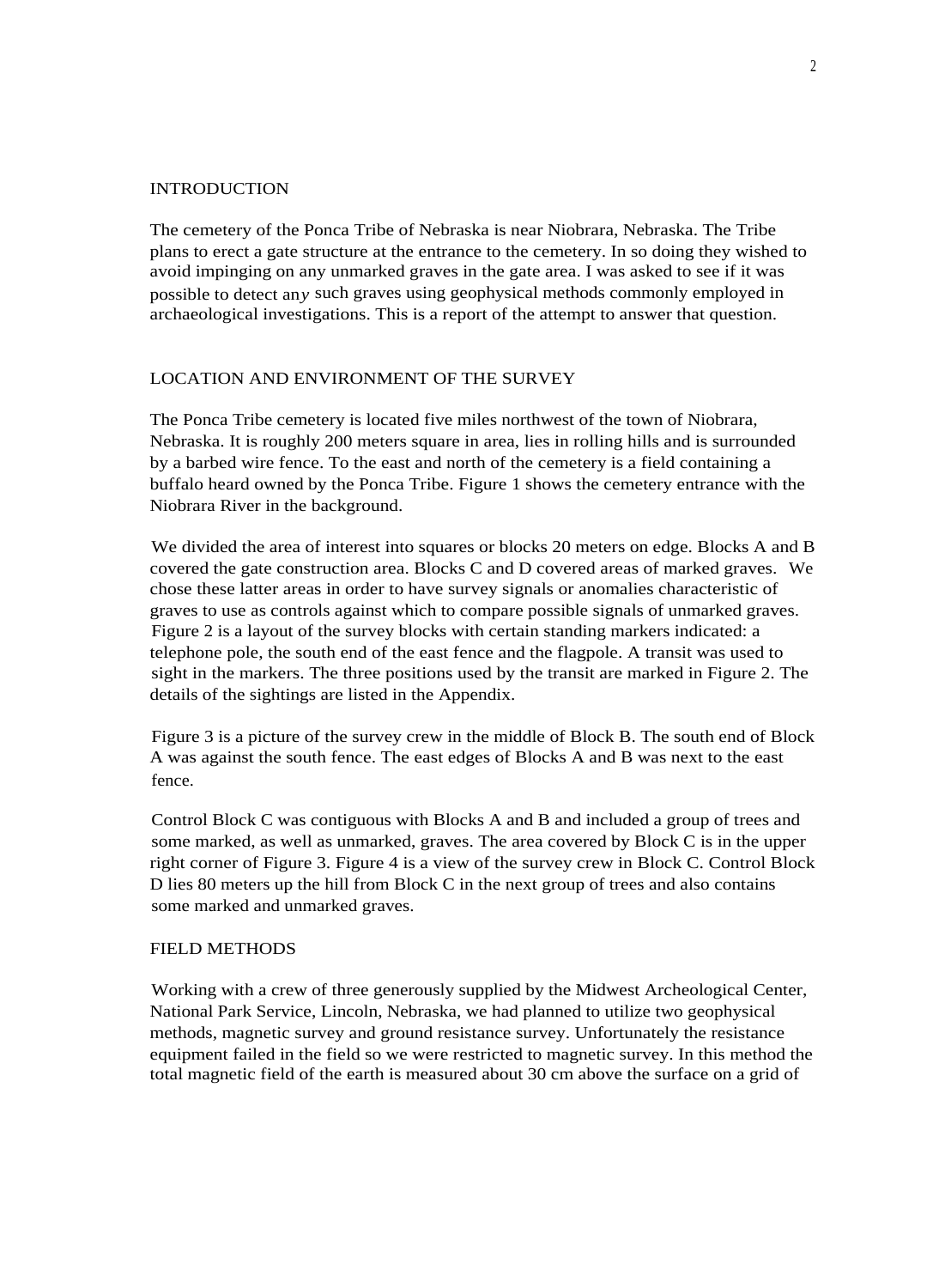points over the area of interest. This is a very sensitive instrument. The unit of field strength in this study is the "nano Testa" or nT. In these units the field of the earth in this area is roughly 57,000 nT while the sensitivity of the magnetometer is about 0.03 nT. This is a sensitivity of about 2 parts in a million of the earth's field.

Differences in the iron mineralogy of the soils within the first meter or so of the surface can be detected and can produce "anomalies" in the data when plotted as contour lines of equal magnetic field strength. Such mineralogical differences can be natural. They can also result from excavations in the soil that replace the natural profile of the subsoil with intrusive amounts of topsoil or by placing into the subsoil objects of a different iron content. The natural or geological differences tend to be long range while the intrusive changes are shorter range. Iron metal objects produce anomalies that are relatively strong and can usually be recognized as metal.

The instrument used was a Geometric G858 Cesium Gradiometer. In this instrument two cesium vapor censors are placed one above the other with the upper reading subtracted from the lower reading. The lower sensor was 0.3 m above the surface. The upper sensor was 1.2 m above the lower sensor. Because of the large sensor separation the difference readings approximate a total field reading. This operation cancels out time changes of the magnetic field as well as suppressing long-range trends in the background field.

The blocks were marked with non-magnetic ropes. Readings were taken every 1/2 meter on traverses separated by % meter. Thus each 20 m by 20 m block contained 1600 readings. In Block D, for lack of time, the grid unit used was 1 m by 1 m, which resulted in 400 readings for the block. All readings were then entered into a computer for the plotting of maps.

### RESULTS

Figure 5 is a color map with line contours of the three blocks A, B and C. In preparing this map and others of Blocks A and B some of the strong data points near the fence were removed in order to decrease the strong effect of the iron in the fence. It can be seen immediately that there are many more anomalies in Block C than Blocks A and B. That is because Block C contains graves. Figure 6 is a line contour map of Block C with grave markings that we could see at the time of the survey. The very strong anomaly at E8.5,N13 is caused by an iron rod standing at this position. The question that has to be examined is whether the anomalies in A and B are possible graves. We will come back to that question shortly.

Figure 7 is a color map with line contours and grave markings of Block D. Because of shortness of time we used a grid interval of I m instead of 1/2 m that was used in all the other blocks. There is a distinct difference in the anomalies in Block D; the anomalies are much stronger and broader. The breadth is partially a result of using a large grid interval, but that does not explain marked difference in the strength of the anomalies. Compare the contour interval used in Figure 7 with that in Figure 6. The difference is a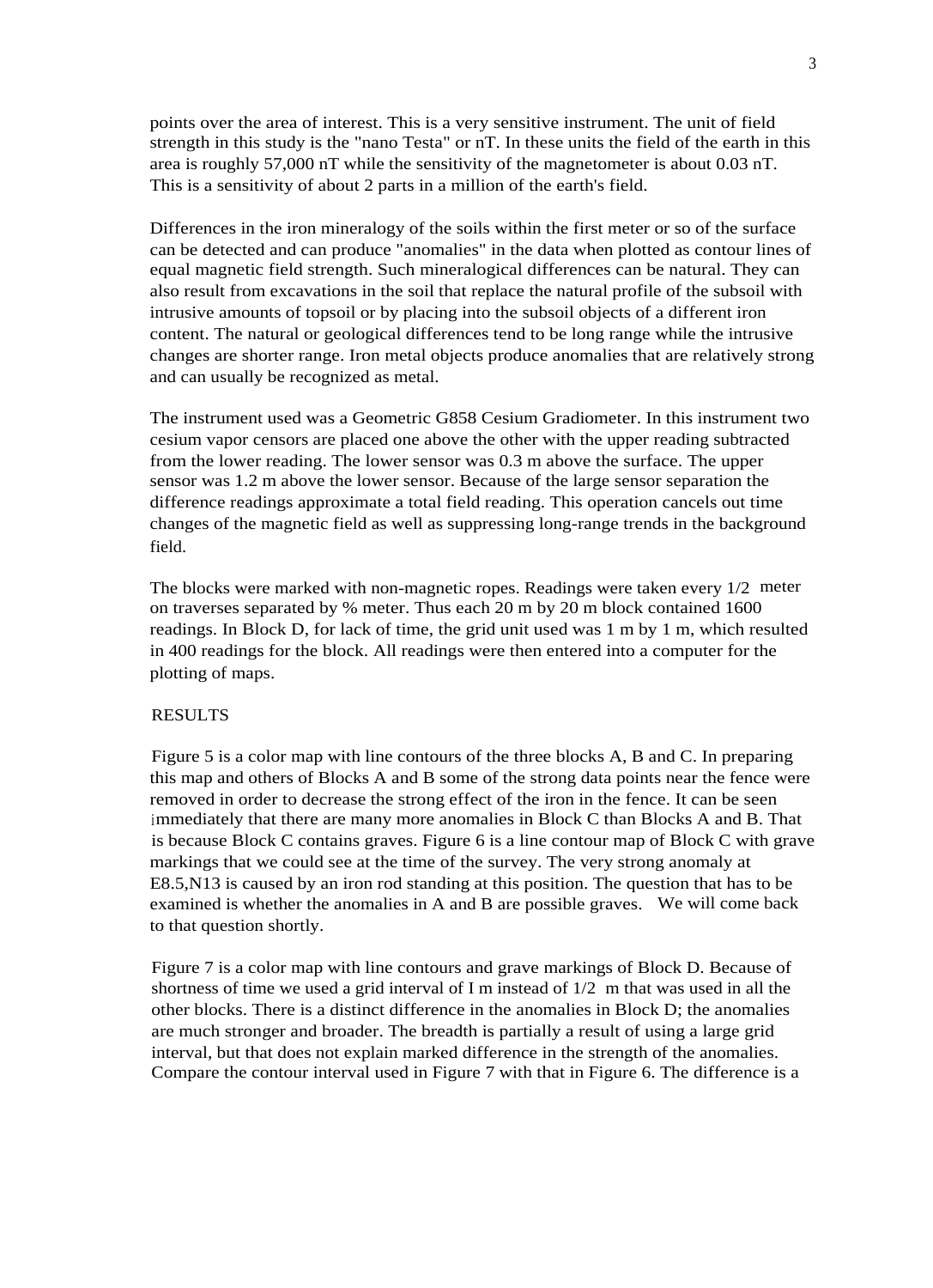result of some feature of the graves in this area. I suspect that these graves, as distinct from the graves in Block C, were internments that used vaults. I believe that only one grave in Block C, the one in the Northwest corner, used a vault. The marked difference in the anomalies in Block D prevent us from using this block in comparing the anomalies with those in Block A and B.

### INTERPRETATIONS AND RECOMMENDATIONS

Getting to the fundamental question: are there unmarked graves in Blocks A and B. We show in Figure 8 Block A and in Figure 9 Block B. These are line contour maps without color. Also the anomalies are marked with identifying numbers. Table I is a list of the anomalies in Blocks A and B with number, location and comment. The average and standard deviation of all the listed anomalies in blocks A and B is 38 +/- 36 nT. In comparison the average and standard deviation for the anomalies in block C is 162 +/- 435 nT which is considerably larger with a greater scatter.

| <b>ANOMALY</b> | NORTH EAST |      | SIZE nT | PROFILE WIDTH, COMMENT POSSIBLE? |          |
|----------------|------------|------|---------|----------------------------------|----------|
| Al             | 23.5       | 15   |         | $901$ m, wide                    | yes      |
| A <sub>2</sub> | 29         | 12   |         | $651/2$ , narrow                 | no       |
| A <sub>3</sub> | 33.5       | 11   |         | $691 \, \text{m}$ , wide         | ves      |
| A4             | 38.5       | 13.5 |         | $1101/2$ m, near fence           |          |
| AS             | 23.5       | 8.5  |         | $251/2$ m                        | no       |
| A <sub>6</sub> | 26.5       | 9    |         | $251/2$ m                        | no       |
| A7             | 31         | 5    |         | $-251/2$ m, negative             | no       |
| A <sub>8</sub> | 35.5       | 1.5  |         | $251/2$ m                        | no       |
|                |            |      |         |                                  |          |
| B <sub>1</sub> | 21         | 30.5 |         | 151/2 m, negative, very narrow   | no       |
| B <sub>2</sub> | 23.5       | 32   |         | 701 m, complex                   | yes      |
| B <sub>3</sub> | 21         | 36   |         | $101/2$ m, small                 | no       |
| B <sup>4</sup> | 38.5       | 36   |         | $401/2$ m, near fence            | no       |
| <b>B5</b>      | 35         | 31   |         | $151/2$ m, small                 | possible |
| <b>B6</b>      | 35         | 29.5 |         | $211/2$ m, small                 | possible |
| B7             | 29         | 20.5 |         | 10 <sup>1</sup> m, pile of dirt  | no       |

## TABLE I Ponca Tribe Cemetery Magnetic Anomalies in Blocks A and B

Several of the anomalies in Blocks A and B have sources that are very near the surface, as determined by the north-south profiles. The significance of that is that an object near the surface will produce an anomaly that has a narrow south-north profile. Such an object is usually a small piece of iron and is therefore not significant. I have examined all the profiles of the marked anomalies and have concluded that a few of them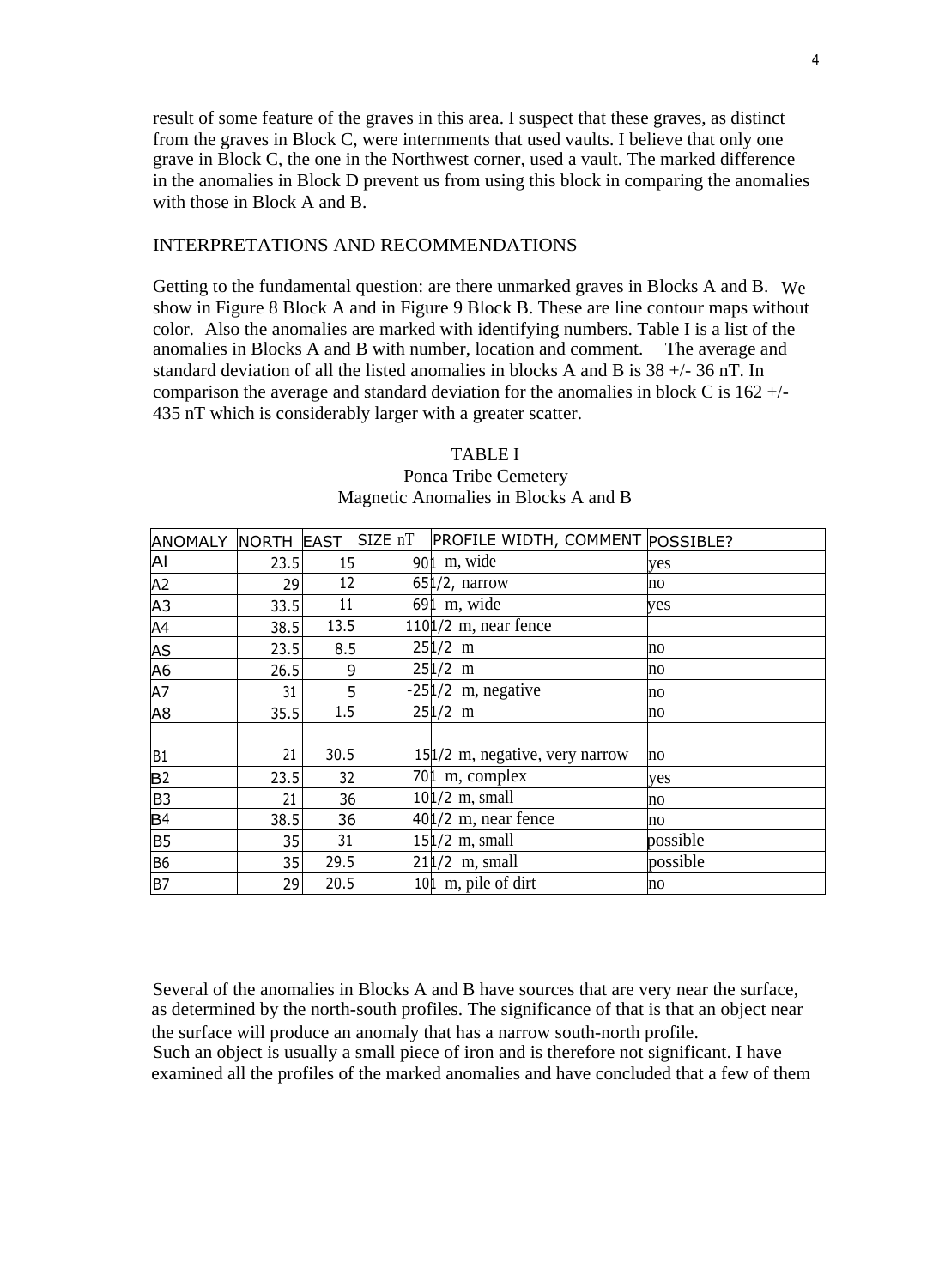could possibly have sources that are unmarked graves, although I have strong doubts. The most significant anomalies in A and B are Al, A3 and perhaps B2.

To determine if these indicated anomalies are possibly graves two or three or them should be tested with careful excavation by qualified archaeologists. If none of the tests result in indications of graves then it is reasonably safe to assume that there are no unmarked graves in the area of the cemetery next to the entrance.

### ACKNOWLEDGEMENTS

This survey was made possible by the generous support of the Midwest Archeological Center, National Park Service in Lincoln, Nebraska. Dr. Mark Lynott, the d<sup>i</sup>rector provided three of his employees to carry out the fieldwork. The tedious fieldwork was very ably carried out by William Volf, Ann Bauermeister and Meghan Sittler of the Midwest Center.

Many thanks are due Rob Huggins of Geometries, Inc who saw to it that we were able to obtain the G858 Cesium Gradiometer free of rent.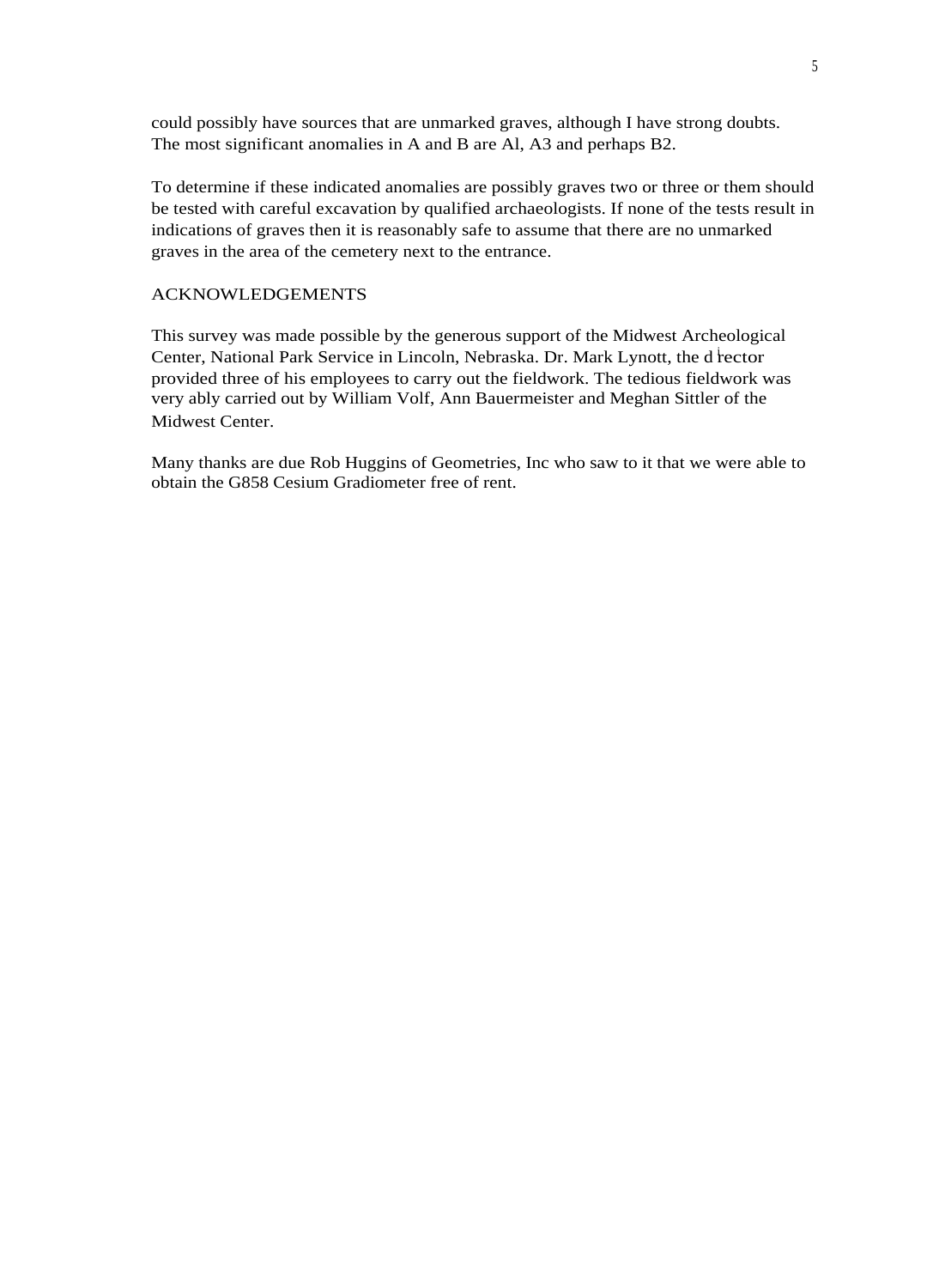

Figure 1: Ponca Tribe Cemetery, Entrance View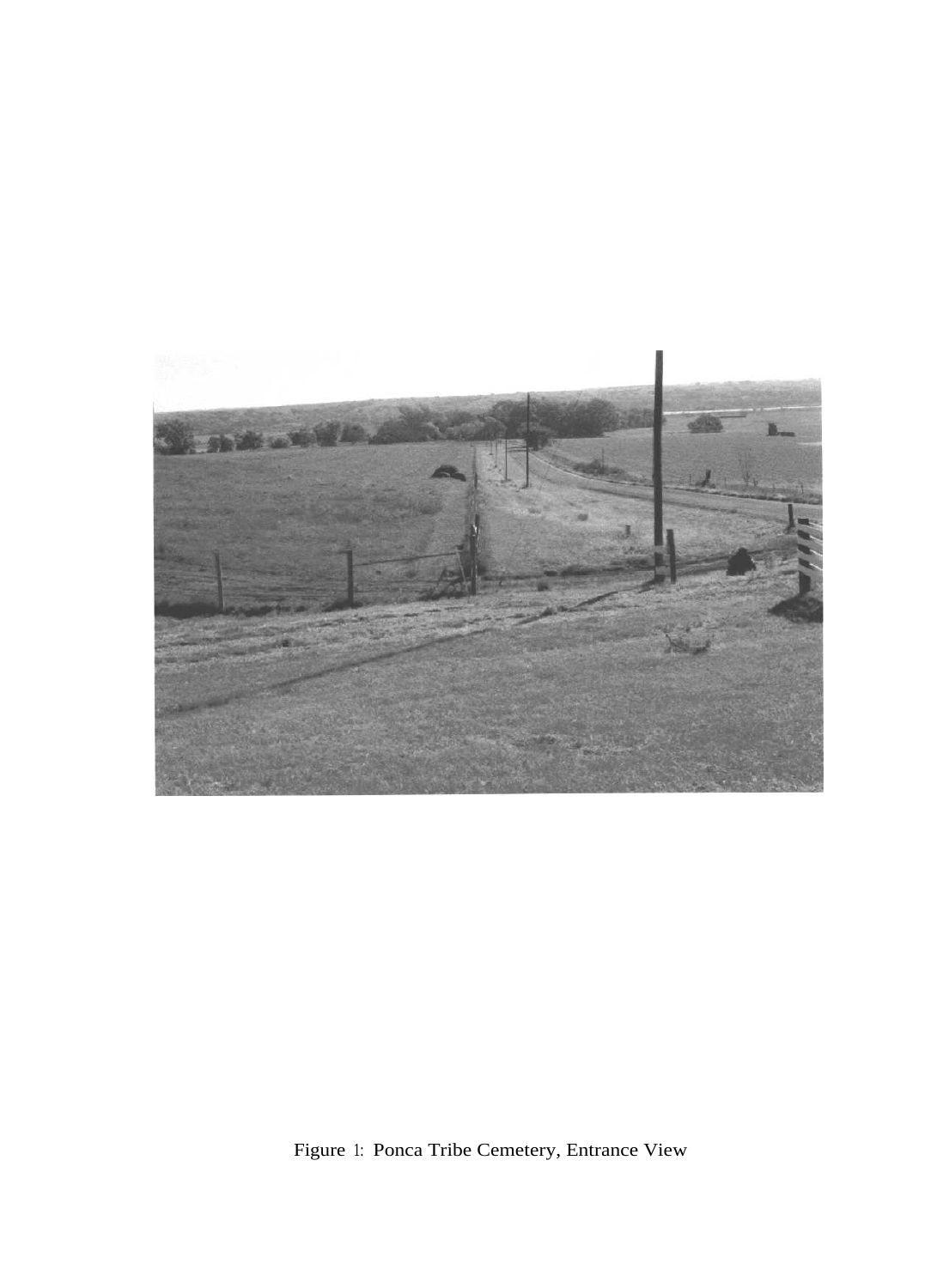

Figure 2: Ponca Tribe Cemetery, Magnetic Survey, Block Layout Including transit positions and other data points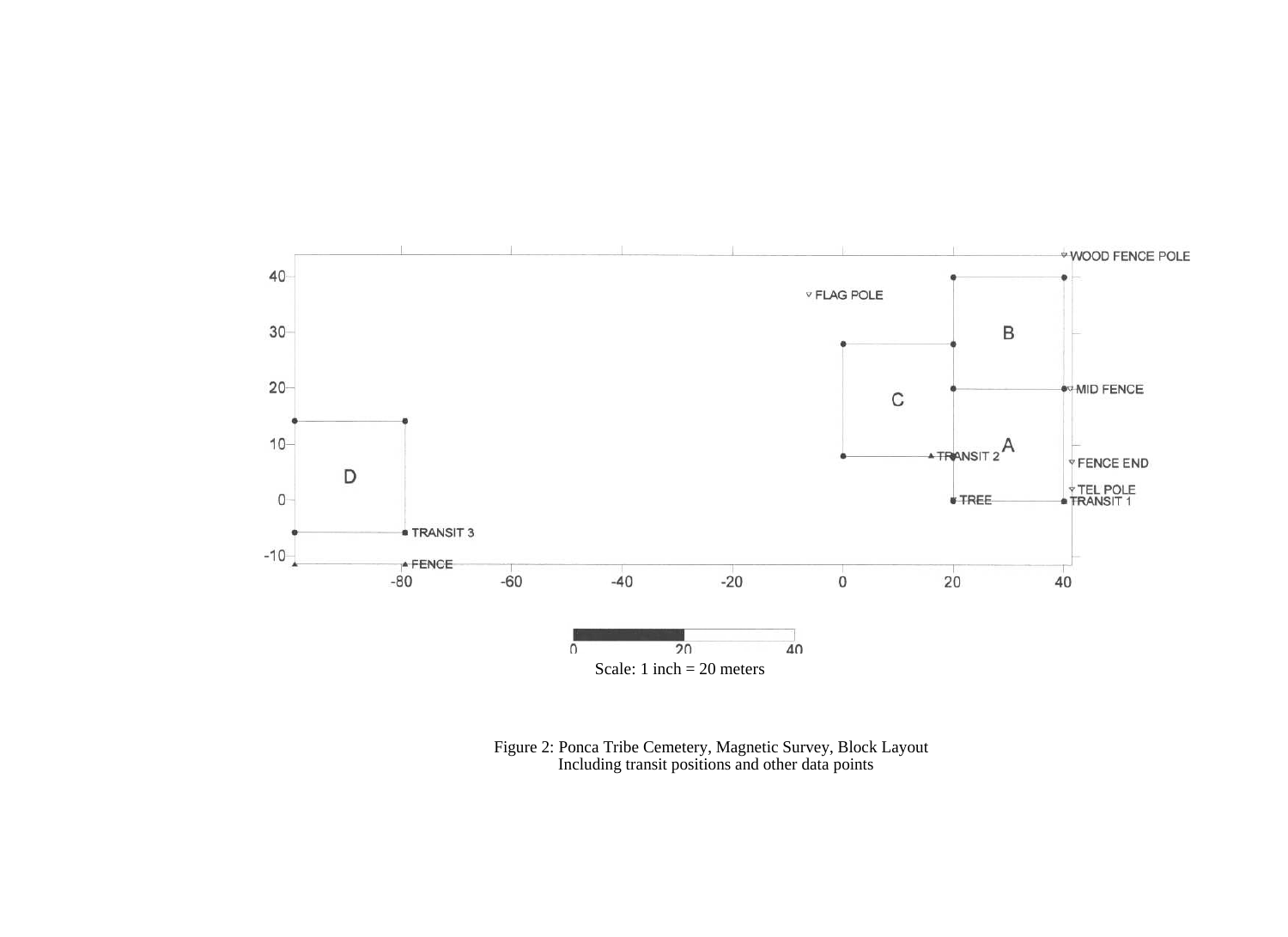

Figure 3: Ponca Tribe Cemetery, Survey Crew in Block B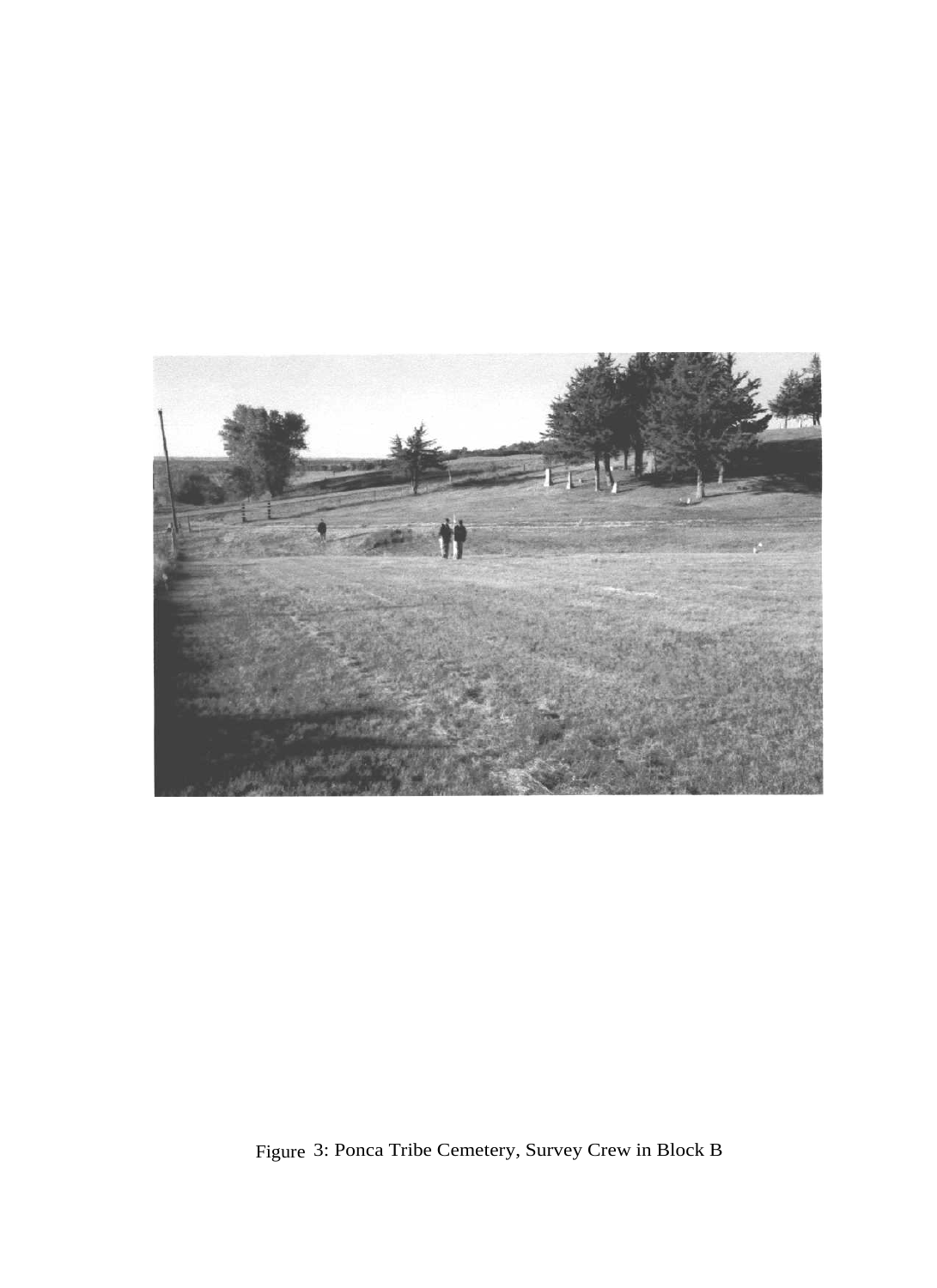

Figure **4:** Ponca Tribe Cemetery, Survey Crew in Block C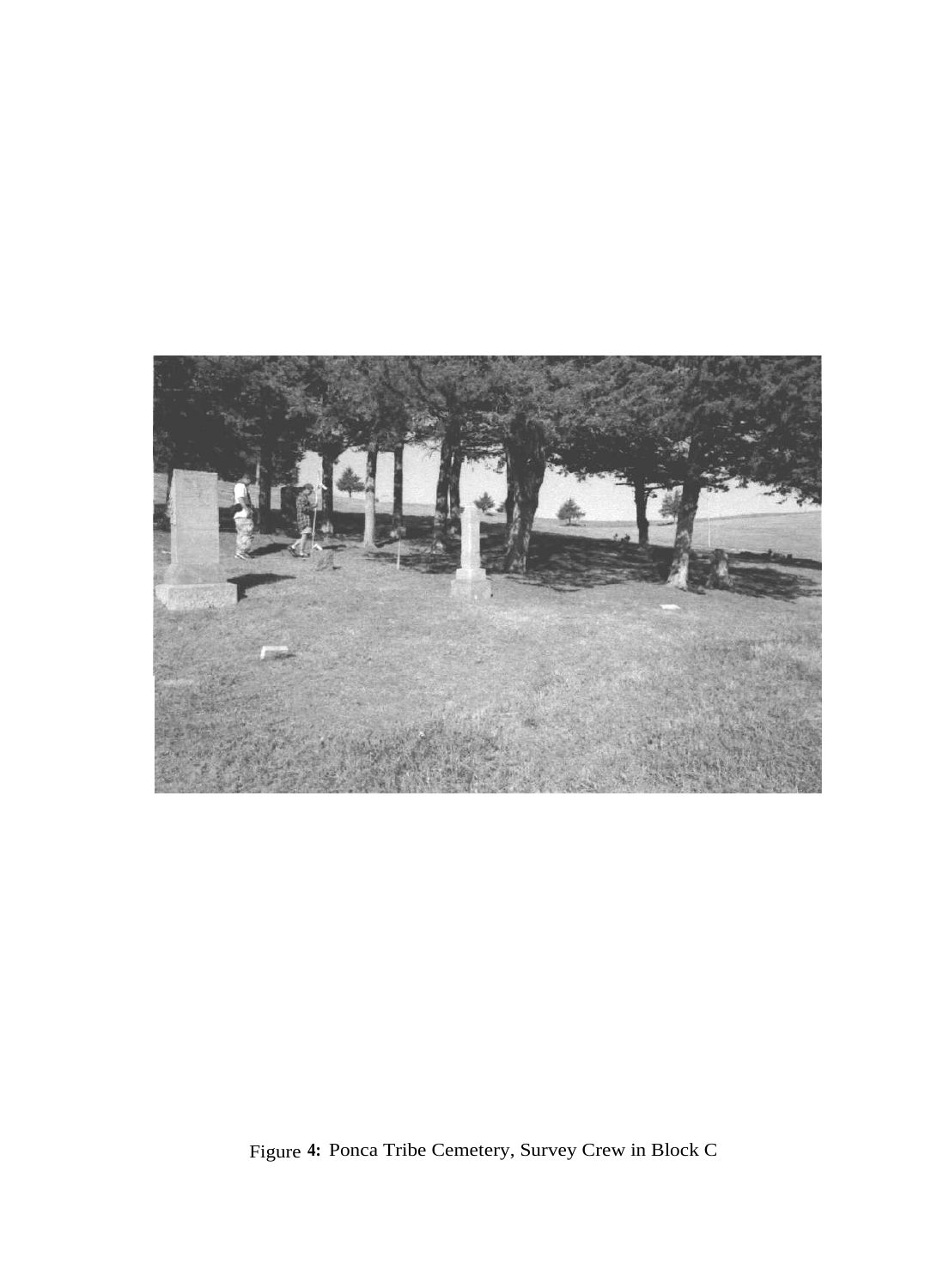

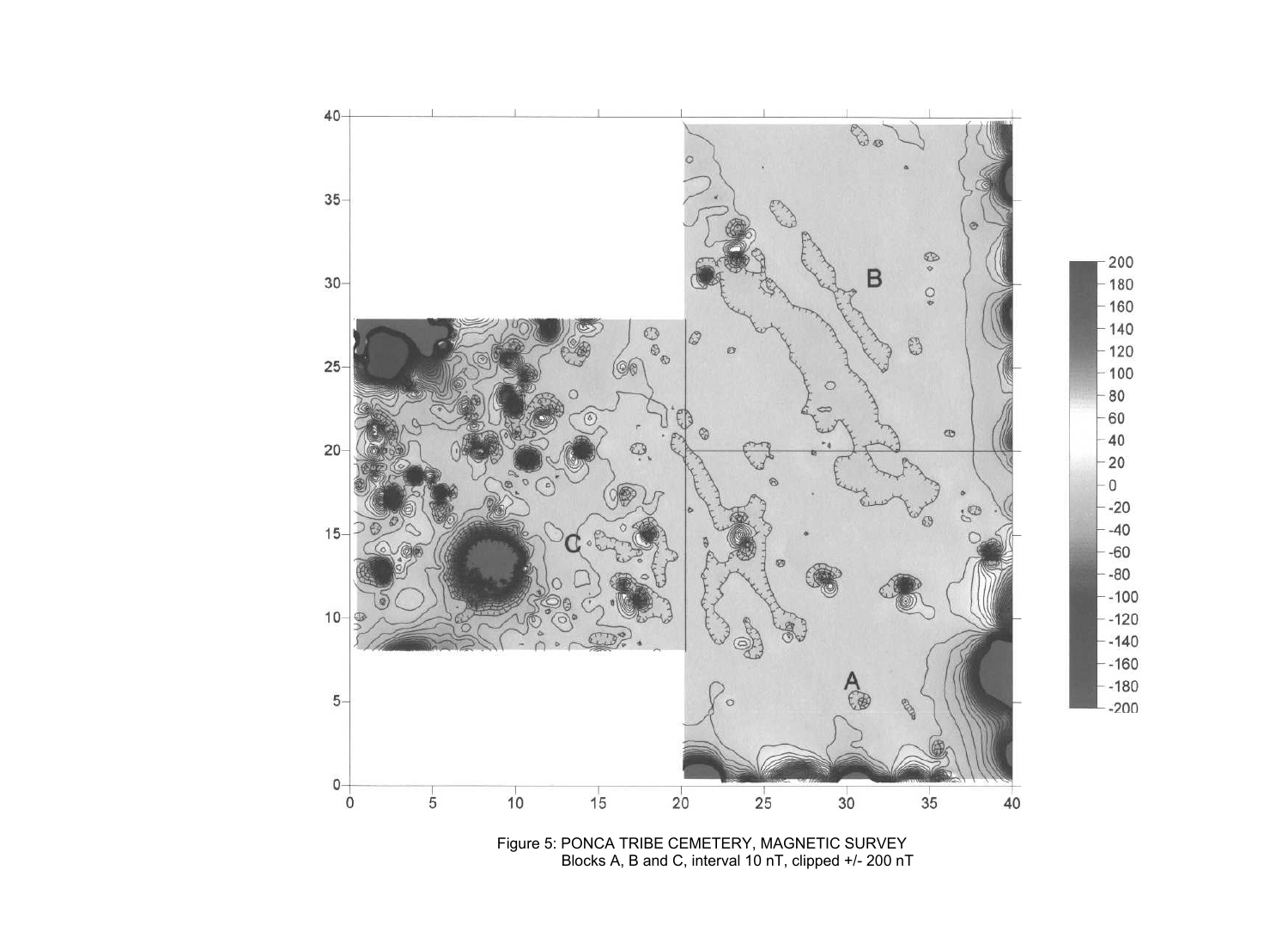

Contour Interval 10 nT, Clipped +/- 200 nT Mounds Marked with "x", Stones Marked with Square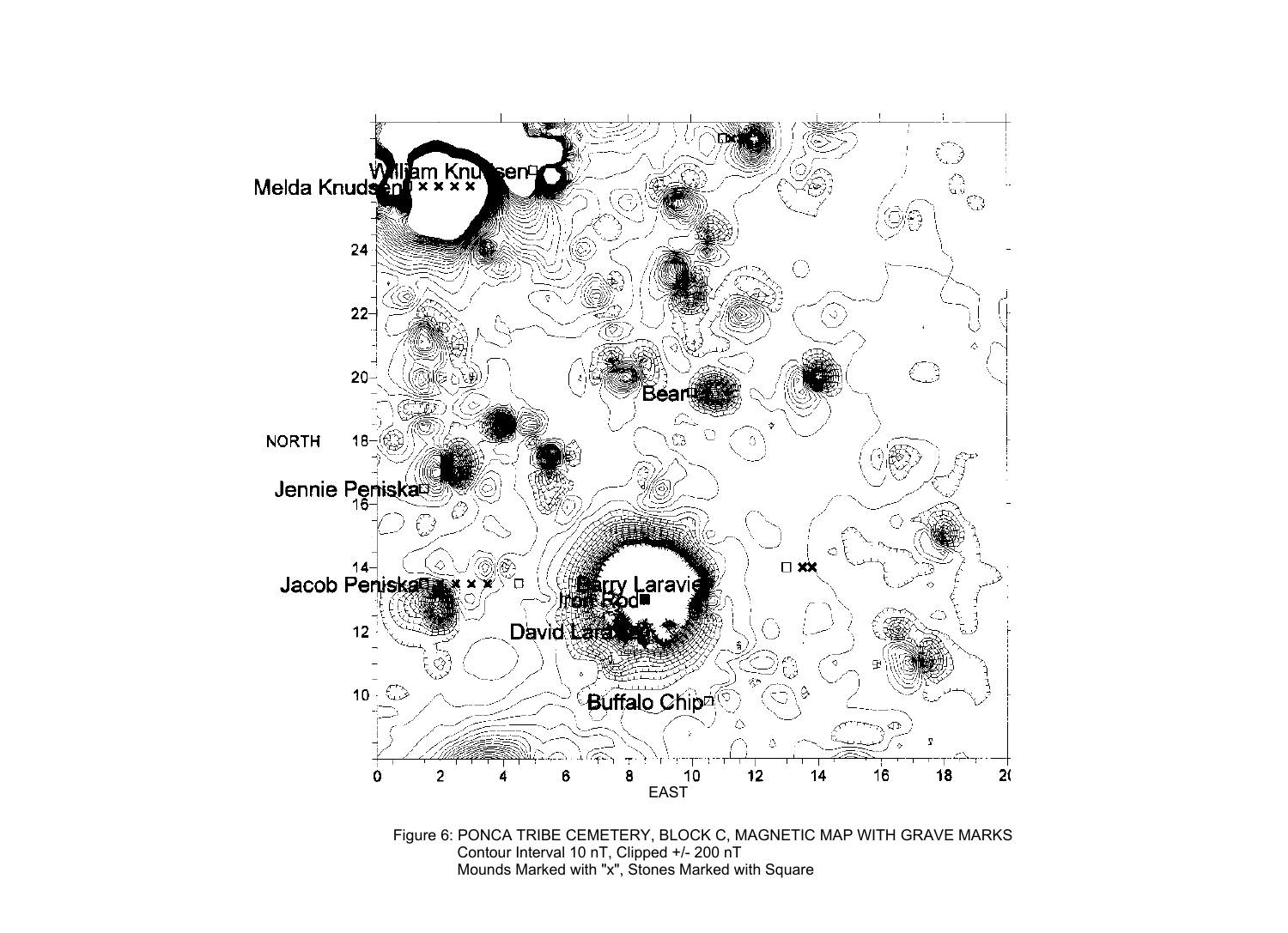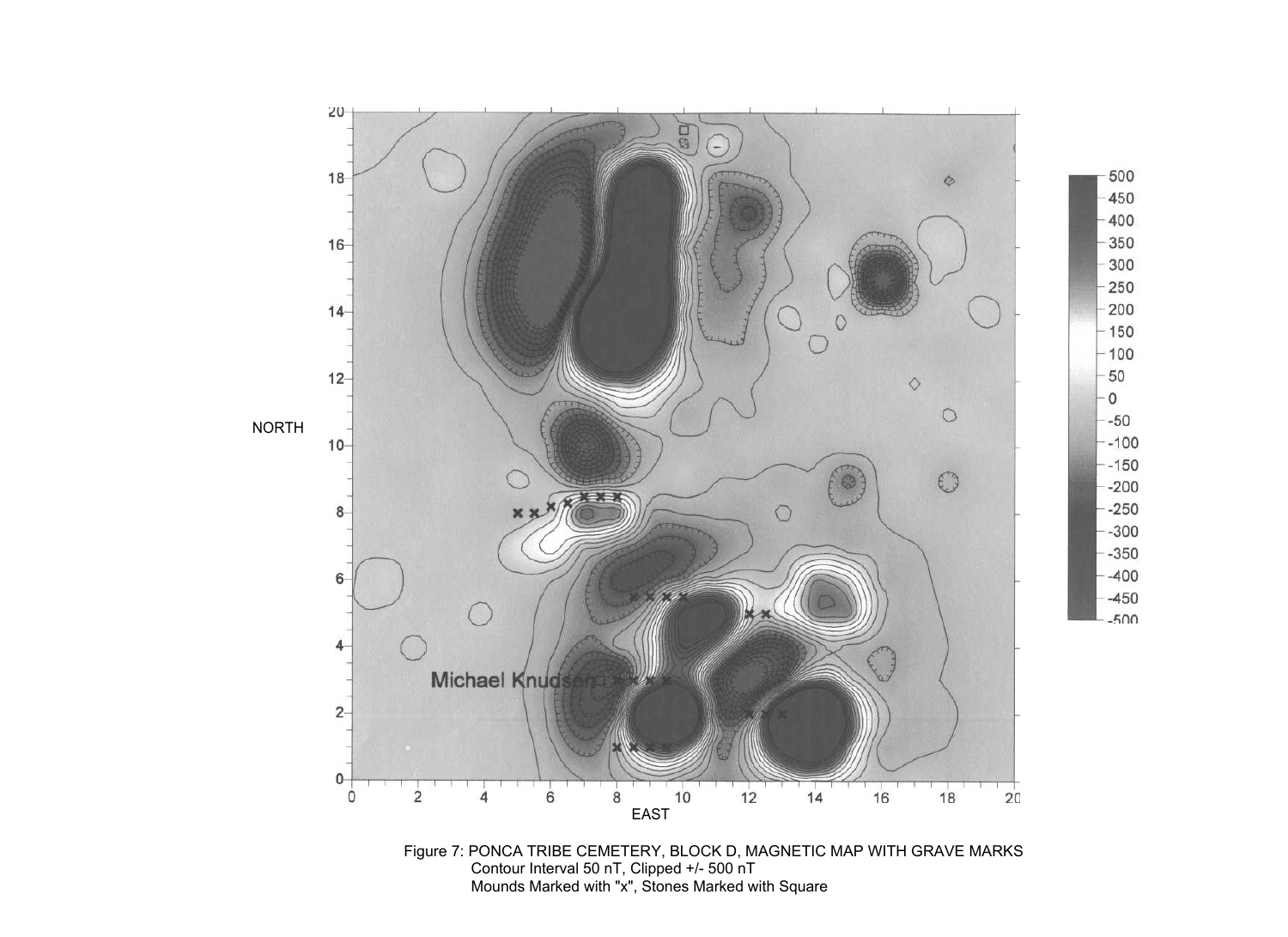

Figure 8: PONCA TRIBE CEMETERY, BLOCK A, MAGNETIC MAP WITH ANOMALIES MARKED Contour Interval 5 nT, Clipped +/- 500 nT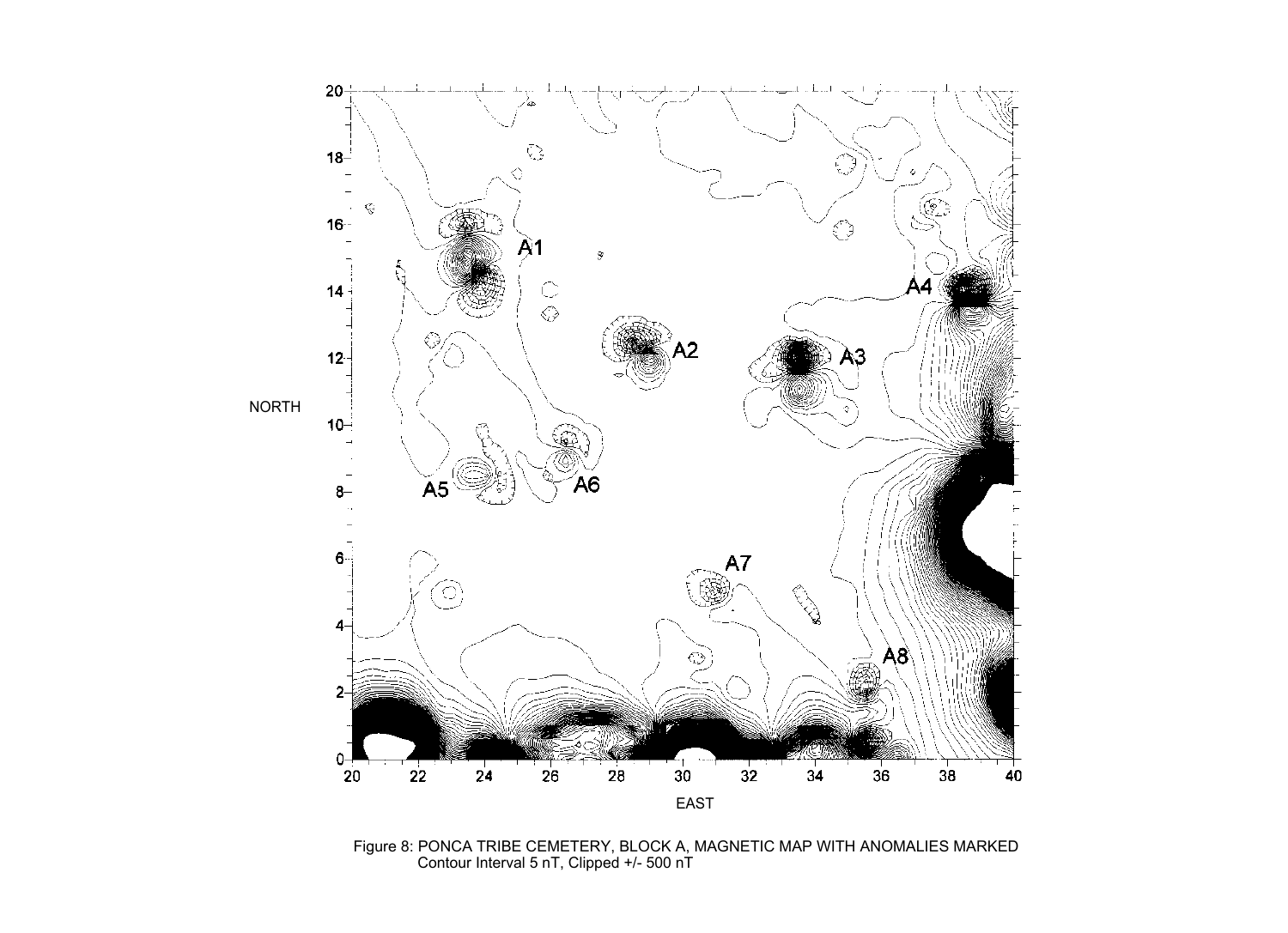

Figure 9: PONCA TRIBE CEMETERY, BLOCK B, MAGNETIC MAP WITH ANOMALIES MARKED Contour Interval 5 nT, Clipped +/- 500 nT